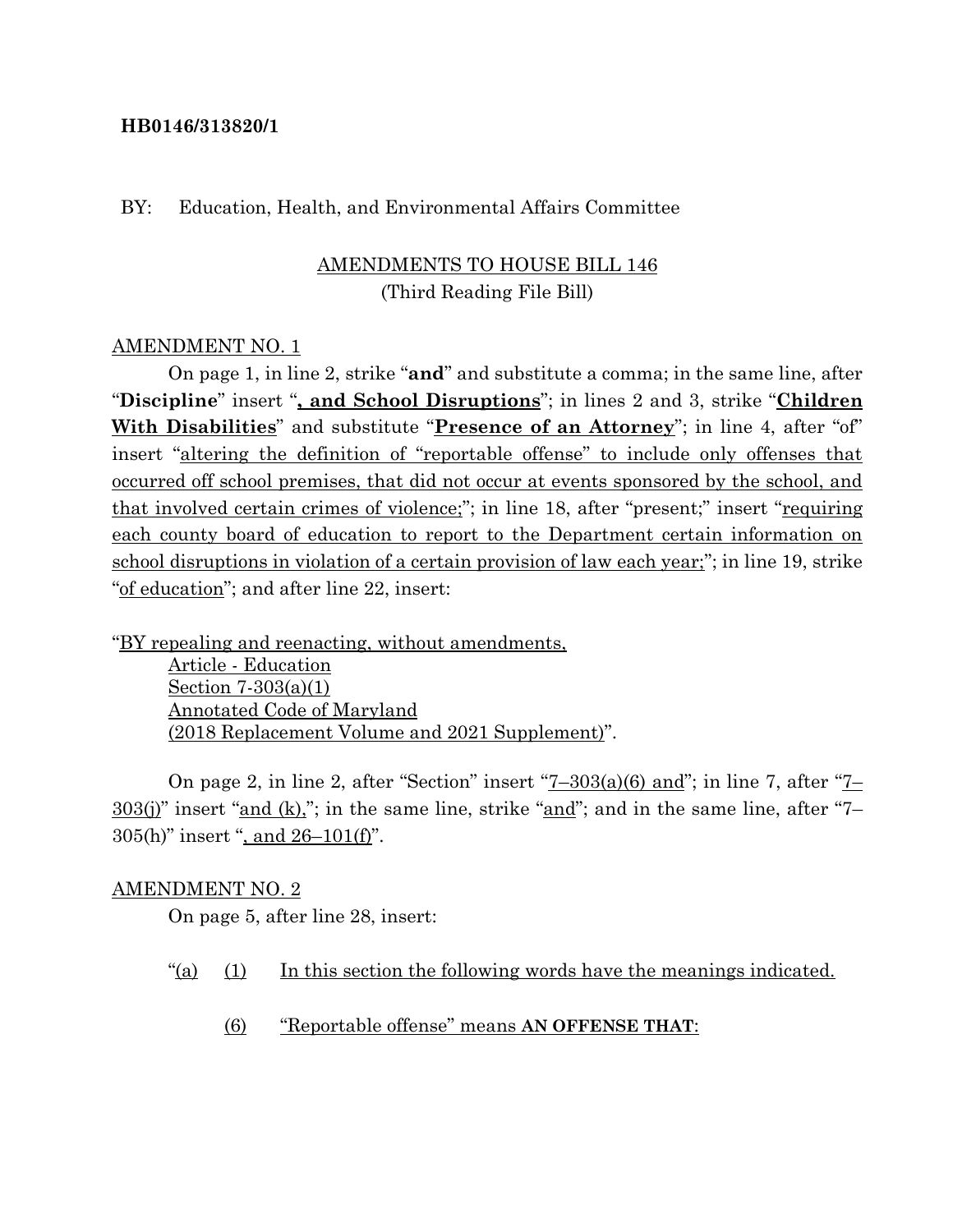**HB0146/313820/01 Education, Health, and Environmental Affairs Committee Amendments to HB 146 Page 2 of 6**

- **(I) OCCURRED OFF SCHOOL PREMISES; (II) DID NOT OCCUR AT AN EVENT SPONSORED BY THE SCHOOL; AND [**(i)**] (III) INVOLVED ANY OF THE FOLLOWING: 1.** A crime of violence, as defined in § 14–101 of the Criminal Law Article;  $\begin{bmatrix} \text{(ii)} \end{bmatrix}$  **2.** Any of the offenses enumerated in § 3–8A–03(d)(4) of the Courts Article; **[(iii)] <b>3.** A violation of  $\S$  4–101,  $\S$  4–102,  $\S$  4–203, or  $\S$  4–204 of the Criminal Law Article;  $[(iv)]$  **4.** A violation of § 5–602, § 5–603, § 5–604, § 5–605, § 5– 606, § 5–607, § 5–608, § 5–608.1, § 5–609, § 5–612, § 5–613, § 5–614, § 5–617, § 5–618, § 5–627, or § 5–628 of the Criminal Law Article;  $[(v)]$  **5.** A violation of § 4–503, § 9–504, or § 9–505 of the Criminal Law Article; **[(vi)] 6.** A violation of  $\S 6{\text -}102$ ,  $\S 6{\text -}103$ ,  $\S 6{\text -}104$ , or  $\S 6{\text -}105$  of the Criminal Law Article;  $[(\text{vii})]$  **7.** A violation of § 9–802 or § 9–803 of the Criminal Law Article;
	- **[**(viii)**] 8.** A violation of § 3–203 of the Criminal Law Article;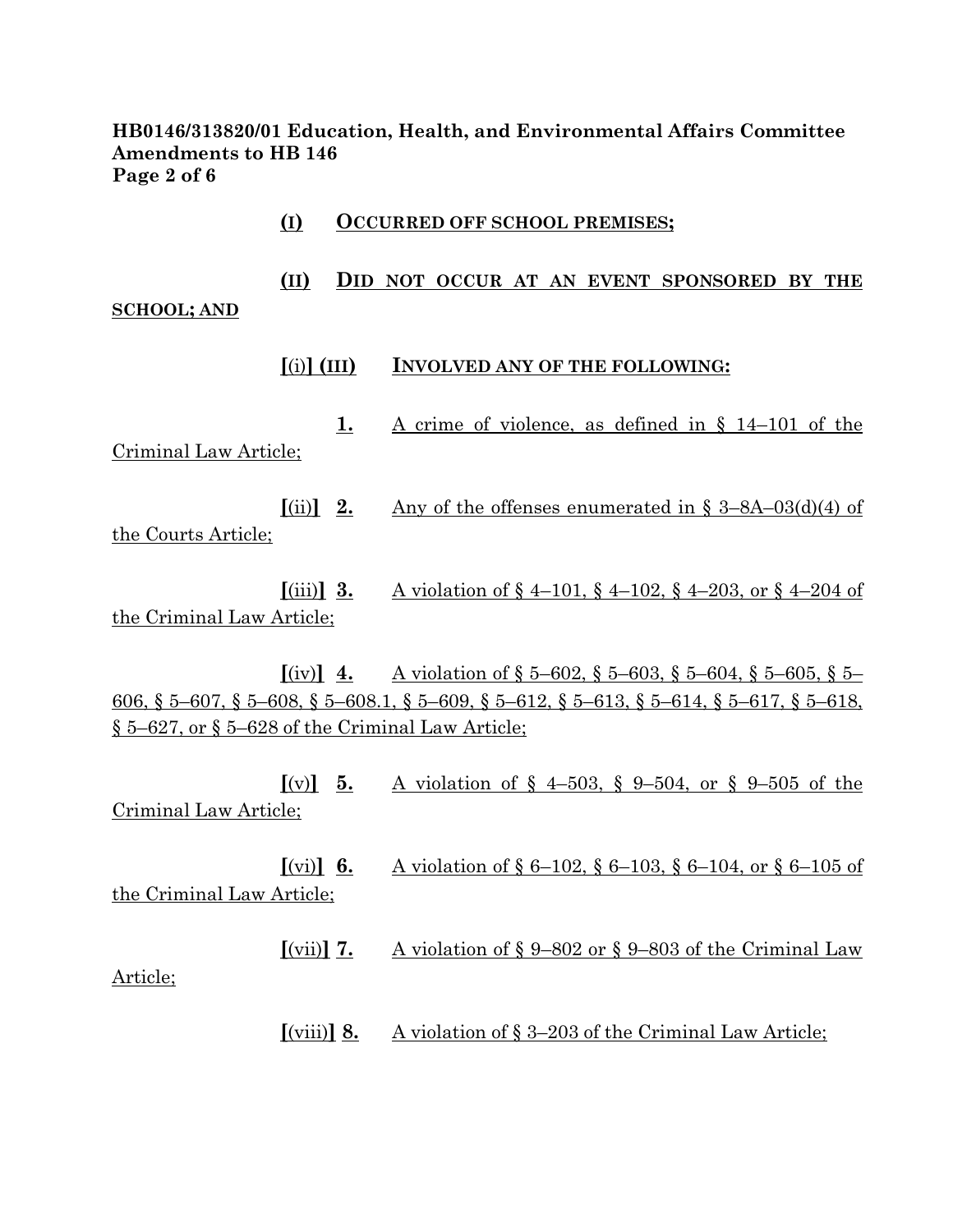## **HB0146/313820/01 Education, Health, and Environmental Affairs Committee Amendments to HB 146 Page 3 of 6**

**[**(ix)**] 9.** A violation of § 6–301 of the Criminal Law Article;

 $[(x)]$  **10.** A violation of § 9–302, § 9–303, or § 9–305 of the Criminal Law Article;

> **[**(xi)**] 11.** A violation of § 7–105 of the Criminal Law Article; **[**(xii)**] 12.** A violation of § 6–202 of the Criminal Law Article; or

> **[**(xiii)**] 13.** A violation of § 10–606 of the Criminal Law Article.".

On page 6, in lines 7, 9 and 10, and 12, in each instance, strike "**ADJUDICATED DELINQUENT OR CONVICTED OF**" and substitute "**ARRESTED FOR**"; in line 14, strike "**AND**"; in line 20, after "**REMOVAL**" insert "**; AND**

**(IX) IF REMOVED FROM THE STUDENT'S REGULAR SCHOOL PROGRAM, THE STUDENT'S ACADEMIC PERFORMANCE DURING THE TIME PERIOD THE STUDENT WAS REMOVED, INCLUDING ATTENDANCE, GRADES, AND STANDARDIZED TEST SCORES, AND ANY ADDITIONAL DISCIPLINARY ACTIONS**";

and after line 23, insert:

"**(K) IF A STUDENT IS REMOVED OR EXCLUDED FROM THE STUDENT'S REGULAR SCHOOL PROGRAM FOR A REPORTABLE OFFENSE, THE PRINCIPAL OR COUNTY SUPERINTENDENT SHALL INVITE THE STUDENT'S ATTORNEY, IF THE STUDENT HAS AN ATTORNEY, TO PARTICIPATE IN THE CONFERENCE BETWEEN THE STUDENT OR THE STUDENT'S PARENT OR GUARDIAN AND THE PRINCIPAL OR COUNTY SUPERINTENDENT, AND THE MANIFESTATION DETERMINATION REVIEW, IF APPLICABLE.**".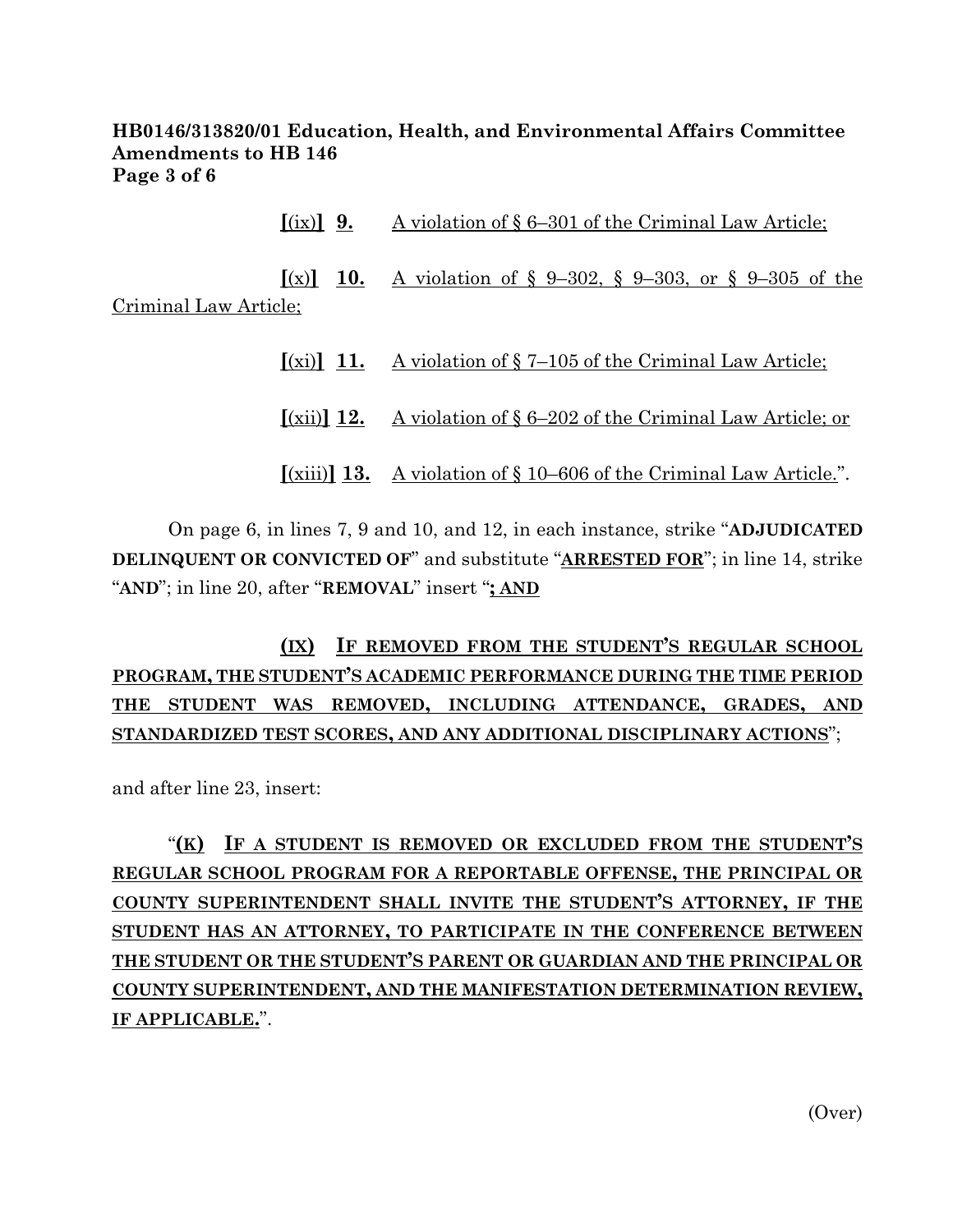### **HB0146/313820/01 Education, Health, and Environmental Affairs Committee Amendments to HB 146 Page 4 of 6**

On page 7, in line 4, strike "**(1)**"; in line 6, strike "**, SUBJECT TO PARAGRAPHS (2) AND (3) OF THIS SUBSECTION,**"; strike in their entirety lines 10 through 23, inclusive; and after line 34, insert:

 $"26-101.$ 

# **(F) (1) ON OR BEFORE DECEMBER 1, 2022, AND EACH DECEMBER 1 THEREAFTER, EACH COUNTY BOARD OF EDUCATION, INCLUDING THE BALTIMORE CITY BOARD OF SCHOOL COMMISSIONERS, SHALL REPORT TO THE DEPARTMENT ON THE NUMBER OF SCHOOL DISRUPTIONS IN THE COUNTY IN VIOLATION OF THIS SECTION FOR THE IMMEDIATELY PRECEDING SCHOOL YEAR.**

**(2) A COUNTY BOARD SHALL REPORT THE INFORMATION REQUIRED UNDER PARAGRAPH (1) OF THIS SUBSECTION IN THE FOLLOWING MANNER:**

## **(I) THE DISRUPTIONS SHALL BE SORTED INTO FOLLOWING CATEGORIES:**

- **1. ATTENDANCE;**
- **2. ARSON, FIRE, OR EXPLOSIVES;**
- **3. DANGEROUS SUBSTANCES;**
- **4. SEX OFFENSES; AND**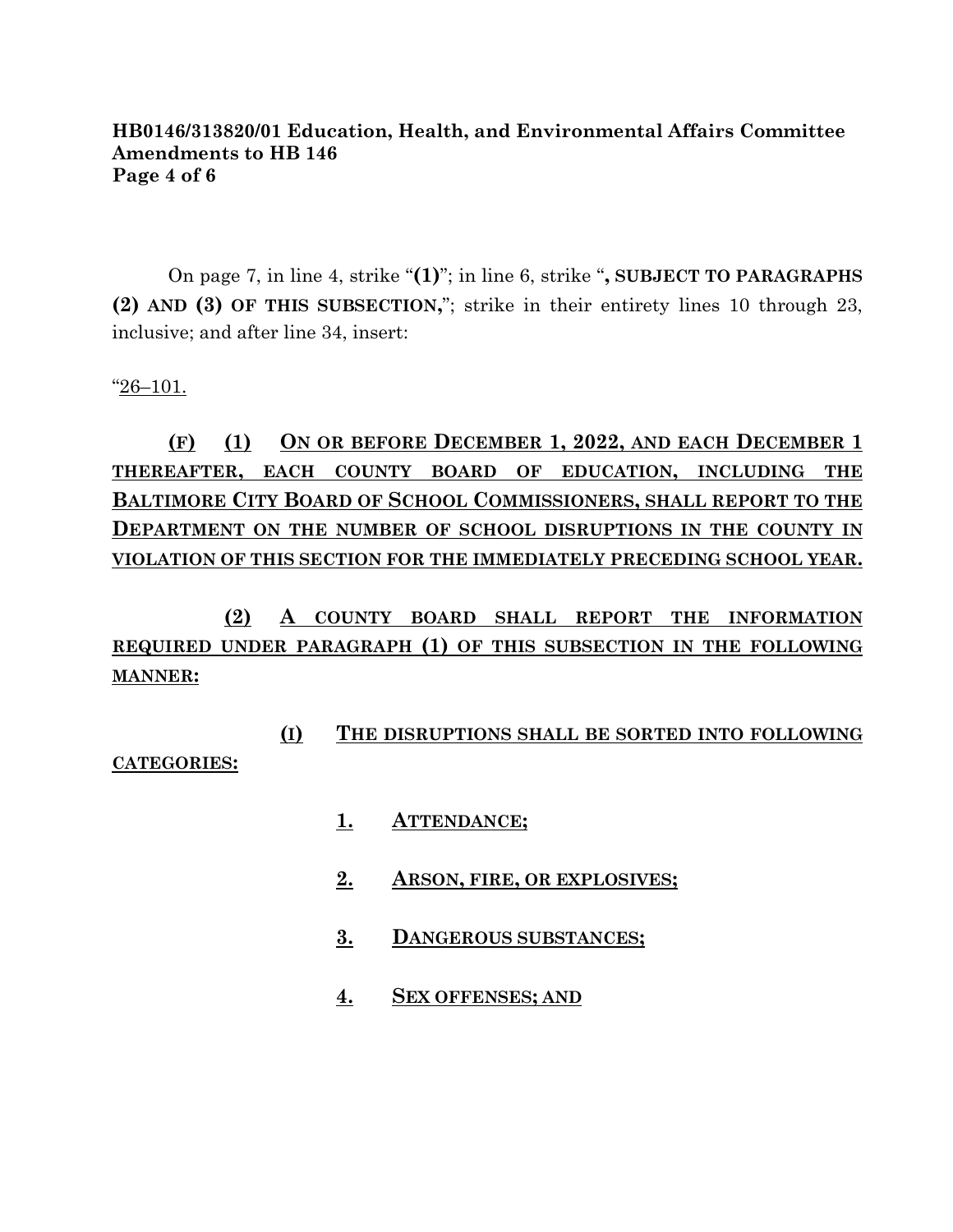**HB0146/313820/01 Education, Health, and Environmental Affairs Committee Amendments to HB 146 Page 5 of 6**

**5. ATTACK WITH A WEAPON, THREATS, OR FIGHTING;**

**AND**

**(II) EACH INCIDENT OF DISRUPTION SHALL BE DISAGGREGATED BY:**

**1. THE RACE, ETHNICITY, DISABILITY STATUS, AND GENDER OF THE INDIVIDUAL;**

**2. THE ACTIONS TAKEN AGAINST AN INDIVIDUAL BY THE LOCAL SCHOOL OR COUNTY BOARD RESULTING FROM A VIOLATION, INCLUDING SUSPENSIONS OF FEWER THAN 10 DAYS, SUSPENSIONS OF 10 DAYS OR MORE, AND EXPULSIONS; AND**

**3. REFERRALS FOR PROSECUTION.**

**(3) ON OR BEFORE FEBRUARY 1, 2023, AND EACH FEBRUARY 1 THEREAFTER, THE DEPARTMENT SHALL SUBMIT TO THE MARYLAND CENTER FOR SCHOOL SAFETY AND, IN ACCORDANCE WITH § 2–1257 OF THE STATE GOVERNMENT ARTICLE, THE GENERAL ASSEMBLY A REPORT ON INCIDENTS OF SCHOOL DISRUPTIONS IN PUBLIC SCHOOLS IN THE STATE FROM A COMPILATION OF THE REPORTS SUBMITTED TO THE DEPARTMENT UNDER PARAGRAPH (1) OF THIS SUBSECTION AND DISAGGREGATED IN THE MANNER REQUIRED UNDER PARAGRAPH (2) OF THIS SUBSECTION.**

**(4) EACH COUNTY BOARD SHALL INCLUDE INFORMATION ON SCHOOL DISRUPTIONS FROM THE 2018–2019 AND 2019–2020 SCHOOL YEARS IN ITS REPORT TO THE DEPARTMENT FOR THE REPORT DUE ON DECEMBER 1, 2022.**".

(Over)